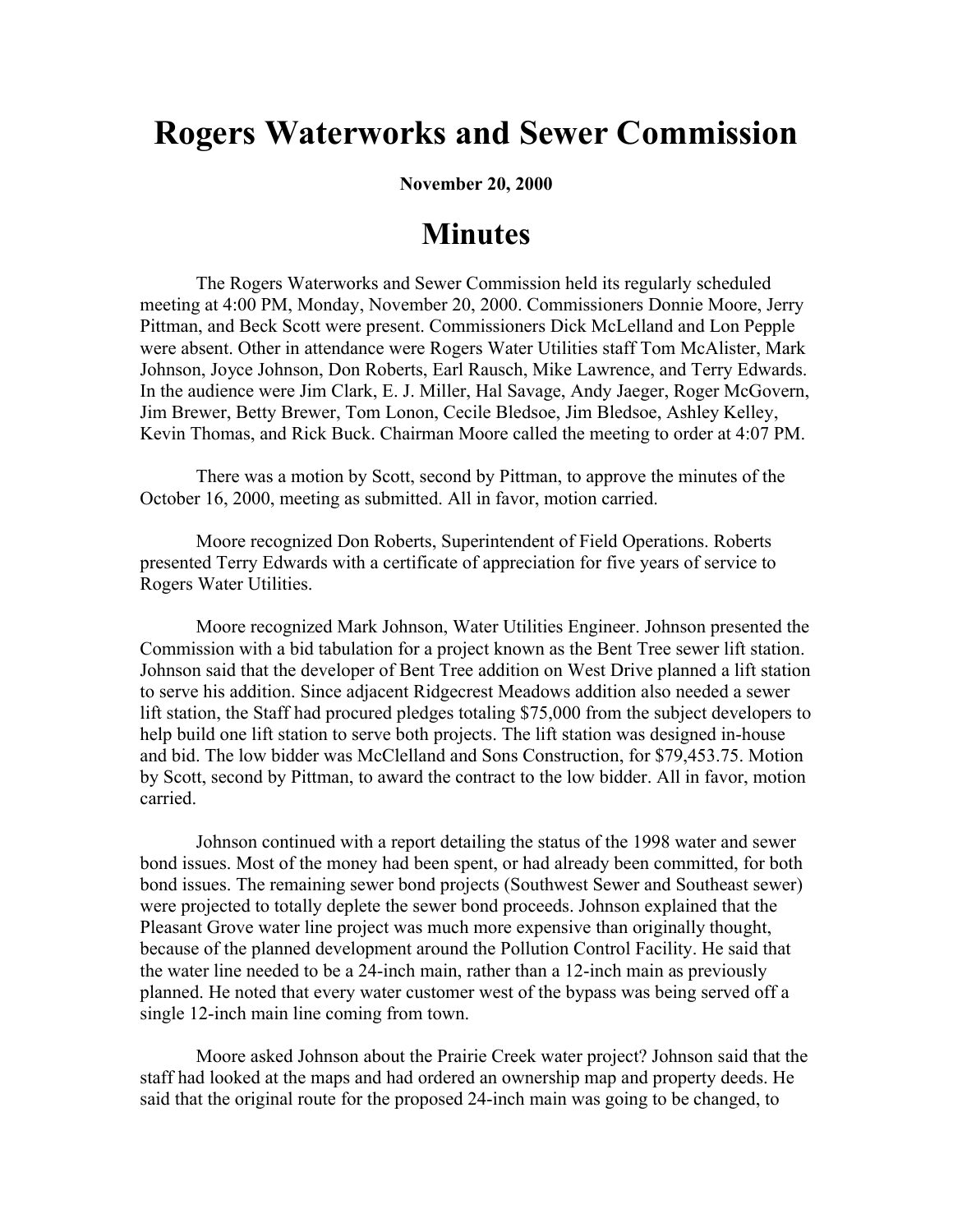avoid areas that were already developed. There were some questions from the audience at this point. Where was the water going? How much would it cost? Who would pay for it? Johnson answered that the water main was still going to be constructed along Pleasant Ridge Road, and he did not know how much it would cost until the design was done. When would that be? Probably in February or March of next year, he said. Would it be possible to build the line in phases, or turn on the main line after a connection was made on Fairway Drive? Johnson said he was doubtful such a move would help the situation on Highway 12.

Johnson presented the Commission with a map showing the proposed location of the Southeast sewer project (Phase VIII), and a spreadsheet showing the costs associated thereto. The project consisted of a twelve inch main running south along Eighth Street, and North on South First Street and Old Wire Road. The cost was estimated at \$1.1 million. The Commission asked Johnson to come back with a report showing alternatives for the deep sewer construction proposed for South Eighth Street.

Moore recognized Joyce Johnson, Controller for the Utilities. Joyce presented the Commission with a copy of the lone bid received for a new telephone answering system. The bid was from Southwestern Bell, for \$20,867.81. Pittman asked if they staff had seen the system work, and she said that she had, at the Jones Center for Families in Springdale. She said that the system would answer the phones in a more timely manner, and get the calls to the person they were intended faster. Motion by Pittman, seconded by Scott, to approve the bid from Southwestern Bell. All in favor, motion carried.

Joyce introduced Tom Lonon from Scarbrough and Murtishaw, CPA's, the Utilities' auditor. Lonon presented the FY '00 audit reports for the water and sewer departments. The reports noted no reportable weaknesses in financial management. Motion by Pittman, second by Scott, to accept the audit reports as submitted. All in favor, motion carried.

Joyce informed the Commission that, in order to give all the full time employees a \$125 Christmas bonus, that the cost to the Commission would be \$7673. Moore asked what the City of Rogers was doing for its employees? Joyce said that she had called, but had not gotten an answer. There was a motion by Scott, second by Pittman, to give the employees a \$125 Christmas bonus as described by Joyce. All in favor, motion carried. Pittman said that the Commission valued the work done by its employees, and expressed the Commission's appreciation for their efforts.

Joyce Johnson continued, presenting the Commission with the financial sheets for October 2000. No exceptions were taken to the statements.

Moore recognized Mike Lawrence, manager of the Rogers Pollution Control Facility. Lawrence presented the Commissioners with copies of his annual report for FY '00 and showed a PowerPoint presentation of the report. Lawrence said that the staff at the Pollution Control Facility had continued to work to control costs, and the manpower contingent at the PCF had shrunk to nine total employees. Lawrence said that he doubted that manpower could be cut any more.